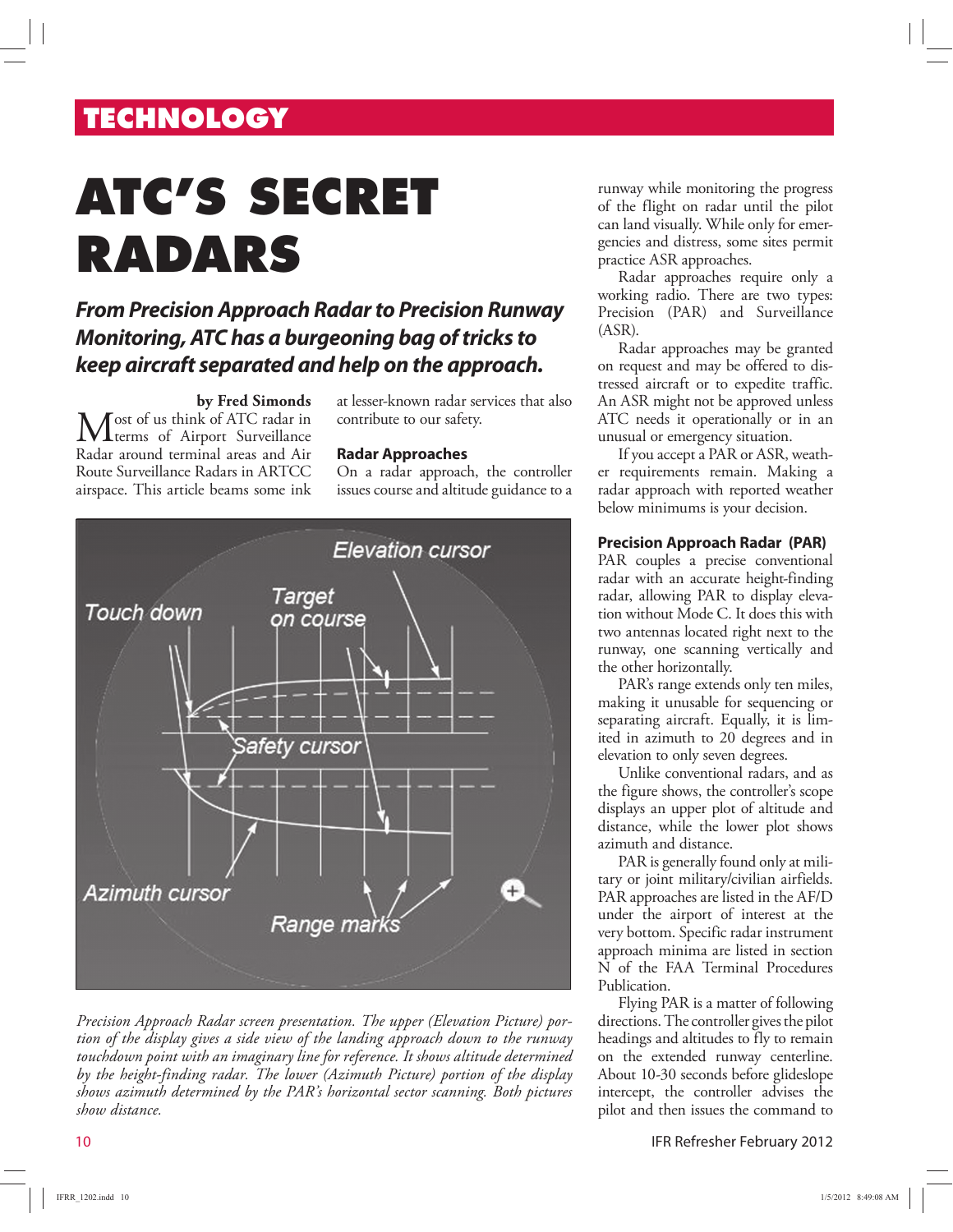### **TECHNOLOGY**

descend. Decision height [yes, DH not DA] is given the pilot only on request. DH and HAA are published in section N and radio time is precious.

Should the aircraft deviate from the glide path, the pilot is given relative deviations using the terms "slightly" or "well" and the pilot is expected to adjust accordingly. Elevation trends are also issued along with adverbs like "rapidly" or "slowly", e.g, "well below glidepath, coming up rapidly".

Range to touchdown is given at least once a mile. If the aircraft exceeds safety limits consistently, a missed approach or an order to fly a given course is issued unless the pilot has the runway environment in sight.

Guidance continues as the aircraft reaches decision height, then as it passes over the landing threshold and beyond if the pilot deviates from the runway centerline. Radar service terminates automatically on completion. Sounds like fun, huh?

### **Surveillance Approach (ASR)**

An ASR differs from PAR because the controller provides only azimuth guidance to the extended centerline of the runway using conventional ASR radar. Less precise than PAR, approach accuracy is lower and higher minimums result.

While altitude guidance is impossible, the pilot will be informed when to begin descent to MDA or to an intermediate step-down fix and then to MDA.

The pilot will also be advised of the Missed Approach Point's location and the aircraft's position each mile on final from the runway, airport, or MAP as appropriate.

If the pilot requests, recommended altitudes will be issued each mile, based on the descent gradient for the procedure, down to the last mile at or above MDA. Navigational guidance will usually be provided until the aircraft reaches the MAP. As with PAR, radar service automatically terminates on completion.

IFR Refresher February 2012 11



*An ASDE radar antenna (top) sweeps 360 degrees per second. Multi Sensor Data Processing (above), a fused view from multiple sensors, showing aircraft and gates.* 

A no-gyro approach is available should the directional gyro, the magnetometer or AHRS fail or even if no stabilized gyro is installed. In such cases, advise ATC if IFR [per FAR 91.187] and request a no-gyro vector or approach. Make all turns at standard rate and execute the turn immediately when instructed as in, "Turn left," or "Stop turn." With either PAR or ASR, the controller will advise once on final approach that turns should then be made at half standard rate.

### **Surface Movement Radar (SMR)**

SMRs detect all principal surface vehicles and aircraft on an airport, especially in maneuvering areas such as taxi, takeoff and landing areas but excluding ramps and aprons. The image appears on a radar console in the tower; indeed the SMR antenna